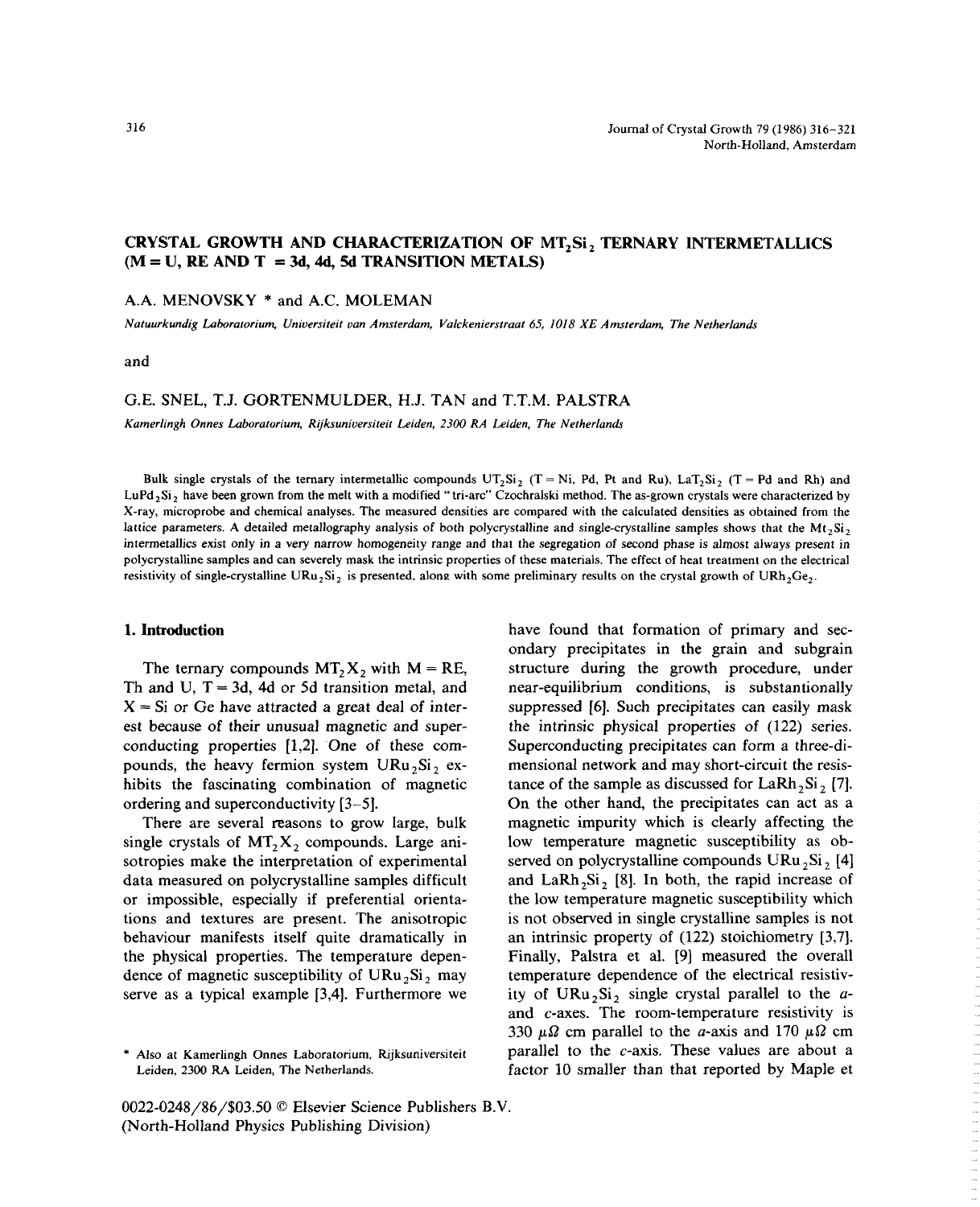by Schlabitz et al. [4] on polycrystalline samples. LaT<sub>2</sub>Si<sub>2</sub> (T = Pd and Rh) and LuPd<sub>2</sub>Si<sub>2</sub>. Some Such differences clearly illustrate the need for preliminary results on the crystal growth and the well-defined homogeneous and second-phase-free low-temperature properties of  $\text{URh}_2\text{Ge}_2$  are also single-crystalline samples to obtain reliable results presented. The crystal growth and characterization single-crystalline samples to obtain reliable results presented. The crystal growth and characterization on the magnetic and superconducting properties of CeT<sub>2</sub>Si<sub>2</sub> where  $T = Ni$ , Pd and Pt is described on the magnetic and superconducting properties of  $C_{12}$  si<sub>2</sub> where  $T = N_1$ , Pd and Pt is described<br>of the (122) compared to the additional need is for the ref. [6] of the  $(122)$  compounds. An additional need is for in ref. [6]. extremely large single crystals for use in neutron scattering experiments to resolve the excitation spectrum [10] or the ordering of very small mag- 2. Crystal growth netic moments  $\approx 0.01 \mu_B$  as is the case in Ru<sub>2</sub>Si<sub>2</sub> [11].

(122) ternary compounds by means of the "tn-arc" arc" Czochralski puller described extensively in modified Czochralski method. We report here the ref. [12]. No automatic diameter control system experimental conditions for bulk single-crystal has been applied.

Table <sup>1</sup> Characteristics of the growth of (122) single crystals

al. [5] and about a factor 1.5 smaller than reported growth of  $UT_2Si_2$  (T = Ni, Pd, Pt and Ru), by Schlabitz et al. [4] on polycrystalline samples. LaT, Si, (T = Pd and Rh) and LuPd, Si, Some

[1].<br>We have grown several bulk single crystals of tioned above was performed in a modified "tri-We have grown several bulk single crystals of tioned above was performed in a modified "tri-<br>2) tangen course we do by magne of the "tri-age". Come Creekseleki muller described enterprisely in

| Compound                          | Suggested<br>congruent<br>melting<br>temperature<br>$(^{\circ}C)$ | Vapor pressure of elements<br>at $T_{\rm m}$ of compound<br>$(10^{-x} \text{ Torr})$ |                         | Getter<br>material     | Argon<br>pressure<br>(Torr) | Pulling<br>rate<br>$\text{(mm/h)}$ | Tip<br>rotation<br>rate | Crucible<br>rotation<br>rate |
|-----------------------------------|-------------------------------------------------------------------|--------------------------------------------------------------------------------------|-------------------------|------------------------|-----------------------------|------------------------------------|-------------------------|------------------------------|
|                                   |                                                                   | Element                                                                              | $\pmb{x}$               |                        |                             |                                    | (rpm)                   | (rpm)                        |
| LaRh <sub>2</sub> Si <sub>2</sub> | >1500                                                             | La                                                                                   | 4                       | Ti                     | 800                         | 15                                 | 18                      | 18                           |
|                                   |                                                                   | $\mathbf{Rh}$                                                                        | 6                       |                        |                             |                                    |                         |                              |
|                                   |                                                                   | Si.                                                                                  | 3                       |                        |                             |                                    |                         |                              |
| LaPd <sub>2</sub> Si <sub>2</sub> | ~1500                                                             | La                                                                                   | 4                       | Ti                     | 900                         | $10 - 22$                          | 23                      | 18                           |
|                                   |                                                                   | Pd                                                                                   | $\overline{\mathbf{c}}$ |                        |                             |                                    |                         |                              |
|                                   |                                                                   | $S_i$                                                                                | $\overline{\mathbf{3}}$ |                        |                             |                                    |                         |                              |
| LuPd <sub>2</sub> Si <sub>2</sub> | $-1500$                                                           | Lu                                                                                   | 3                       | Ti                     | 950                         | $10 - 15$                          | 23                      | 30                           |
|                                   |                                                                   | P <sub>d</sub>                                                                       | $\overline{\mathbf{c}}$ |                        |                             |                                    |                         |                              |
|                                   |                                                                   | Si                                                                                   | $\overline{\mathbf{3}}$ |                        |                             |                                    |                         |                              |
| UNi <sub>2</sub> Si <sub>2</sub>  | ~1500                                                             | U                                                                                    | 6                       | Zr                     | 950                         | $15\,$                             | 12                      | 15                           |
|                                   |                                                                   | $\rm Ni$                                                                             | $\overline{\mathbf{c}}$ |                        |                             |                                    |                         |                              |
|                                   |                                                                   | Si                                                                                   | $\overline{\mathbf{3}}$ |                        |                             |                                    |                         |                              |
| $UPd_2Si_2$                       | $-1500$                                                           | U                                                                                    | 6                       | $\mathbf{Z}\mathbf{r}$ | 920                         | 15                                 | 12                      | $18 - 32$                    |
|                                   |                                                                   | Pd                                                                                   | $\overline{\mathbf{c}}$ |                        |                             |                                    |                         |                              |
|                                   |                                                                   | Si                                                                                   | $\boldsymbol{2}$        |                        |                             |                                    |                         |                              |
| $UPt_2Si_2$                       | $\gg$ 1500                                                        | U                                                                                    | $\bf 6$                 | Ti                     | 950                         | 15                                 | 23                      | 24                           |
|                                   |                                                                   | Pt                                                                                   | 6                       |                        |                             |                                    |                         |                              |
|                                   |                                                                   | Si                                                                                   | 3                       |                        |                             |                                    |                         |                              |
| $URu_2Si_2$                       | $\gg 1500$                                                        | U                                                                                    | 6                       | $\mathbf U$            | 900                         | $10-15$ <sup>a)</sup>              | 23 <sup>a</sup>         | 18 <sup>a</sup>              |
|                                   |                                                                   | Ru                                                                                   | $\bf 8$                 |                        |                             | $10^{(b,c)}$                       | $10^{b,c}$              | $10^{b,c}$                   |
|                                   |                                                                   | Si                                                                                   | 3                       |                        |                             |                                    |                         |                              |
| URh <sub>2</sub> Ge <sub>2</sub>  | >1200                                                             | U                                                                                    | $\bf 8$                 | $\mathbf U$            | 800                         | $12\,$                             | 23                      | 15                           |
|                                   |                                                                   | Rh                                                                                   | $\bf 8$                 |                        |                             |                                    |                         |                              |
|                                   |                                                                   | Ge                                                                                   | 3                       |                        |                             |                                    |                         |                              |

a) Polycrystalline as-cast seed.

 $b)$  Single-crystalline seed along the *a*-axis.

 $\epsilon$ ) Single-crystalline seed along the *b*-axis.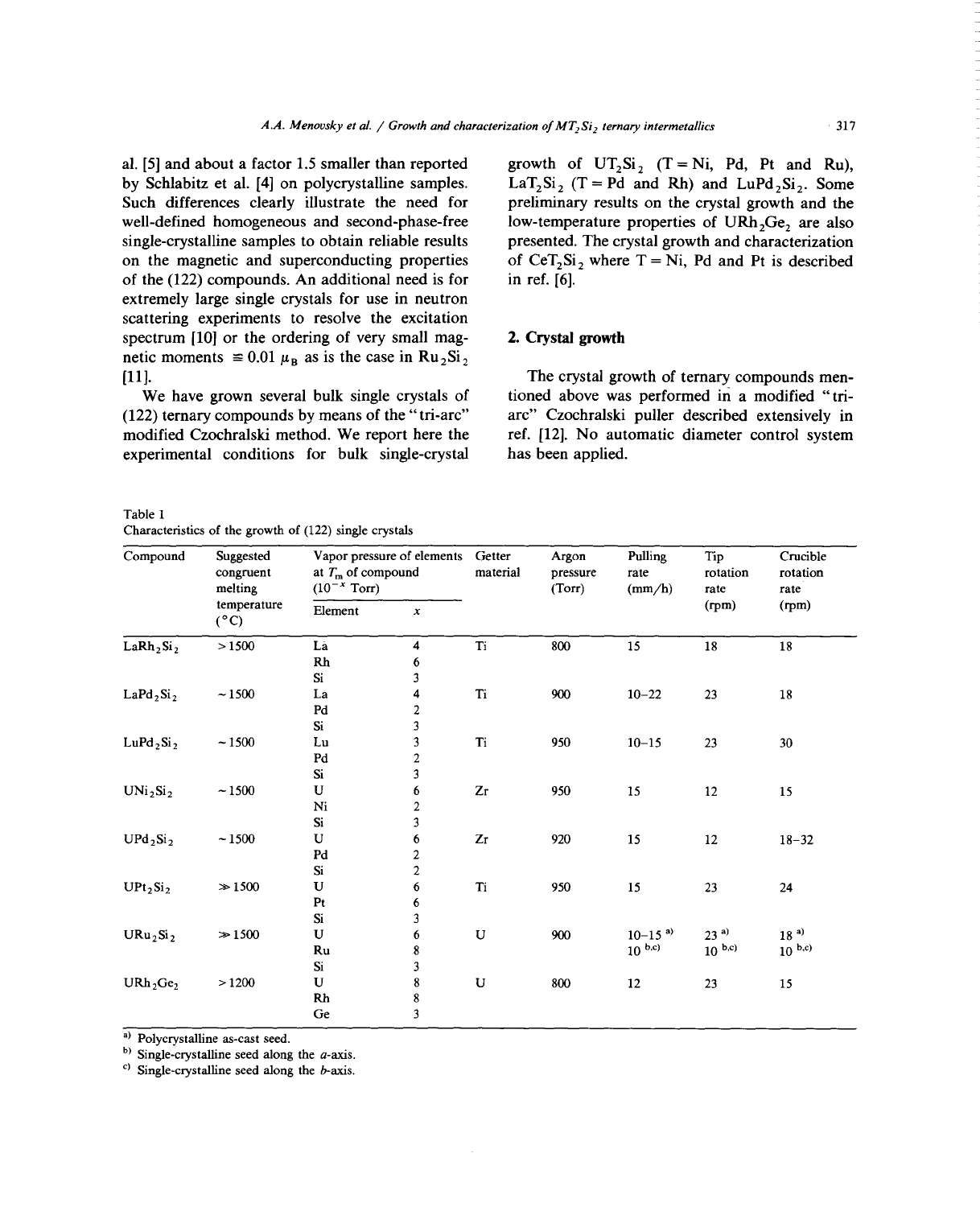Pure elements (RE, U and T) and ultrapure Si served as a common feature of (122) compounds were arc-melted in a separate furnace to yield a when growing the crystal. This phenomenon detalline tip. In the case of  $URu_2Si_2$  oriented seeds (along the *a*- and *c*-axis, respectively) were used.

necking procedure was necessary. The extinction Generally, when growing along the  $c$ -axis, the of grain boundaries in the initial stage of pulling crystals are more uniform and of circular cross-<br>was clearly observed by a colour TV monitoring section than those grown out of the c-axis. This is

expected from the vapour pressure of the elements a-axis. The crystals (b) and (c) also shown in fig. 1 at the presumed melting temperature of the com-<br>have been grown on a single-crystalline seed along pounds. The characteristics of the growth proce-<br>dure are presented in table 1.<br>strate the ability to grow very thin "necks" by the

bulk single crystals of dimensions large enough for physical investigations. No attempt was made unphysical investigations. No attempt was made un-<br>til now to optimize the growth parameters and were of rather poor quality (except for  $URu_2Si_2$ ) til now to optimize the growth parameters and were of rather poor quality (except for  $URu_2Si_2$ ) starting material composition and/or the purity. due to the presence of impurities on the surface.

be most suitable for two reasons. First, this tech-<br>nique allows us to reach the quite high melting with very sharp spots for all the as-grown crystals. nique allows us to reach the quite high melting with very sharp spots for all the as-grown crystals.<br>
temperatures of these compounds. Second, using Light microscopy observations verified the singletemperatures of these compounds. Second, using Light microscopy observations verified the single-<br>the cold crucible avoids contamination from cruci-<br>grain structure and no foreign phases and/or voids the cold crucible avoids contamination from cruci-<br>ble material. Moreover, employing a continuous were detected. ble material. Moreover, employing a continuous were detected. gettering effect in the growth atmosphere kept the A detailed metallography analysis of the offcontamination at the lowest level during the pull-<br>ing procedure. Oxide impurities already present in showed that the deviations of  $1\%$  or more from ing procedure. Oxide impurities already present in showed that the deviations of 1% or more from<br>the RE and U starting material were deposited on the (122) stoichiometry always resulted in segregathe RE and U starting material were deposited on the (122) stoichiometry always resulted in segrega-<br>the surface of the grown crystals in the same way tion of a second phase with a composition accordas described for the  $CeT_2Si_2$  compounds [6].<br>Although there are no ternary phase diagrams

of the  $(122)$  compounds available (except for from the stoichiometric melt [7].<br>La-Rh-Si [1] and Ce-Cu-Si [14]), nevertheless In table 2 we list structure, lattice parameters, La–Rh–Si  $[1]$  and Ce–Cu–Si  $[14]$ ), nevertheless we conclude from the behaviour with respect to we conclude from the behaviour with respect to densities and the superconducting transition tem-<br>crystal growth that all  $MT_2Si_2$  compounds studied peratures of the as-grown single crystals. The crystal growth that all  $MT_2Si_2$  compounds studied peratures of the as-grown single crystals. The melt congruently at temperatures around or higher experimental defensities agree very well with the melt congruently at temperatures around or higher experimental defensities agree very well with the than 1500 °C.<br>
calculated ones from the lattice parameters and

The as-grown crystals are quite brittle and hard.<br>They showed a tendency to fracture along the basal plane. The facetting phenomenon was ob-

were arc-melted in a separate furnace to yield a when growing the crystal. This phenomenon de-<br>melt of 10–30 g. An as-cast cylinder with a diame-<br>pends closely on the growth direction. Larger melt of 10–30 g. An as-cast cylinder with a diame-<br>ter of 3 mm and 20 mm long served as a polycrys-<br>facets were formed when the growth direction is closer to the  $a$ -axis of the tetragonal crystal struc-(along the a- and c-axis, respectively) were used. ture. The a-axis is also the preferential growth bulk single crystals grew on the polycrystalline direction if growing on the polycrystalline seed. Bulk single crystals grew on the polycrystalline direction if growing on the polycrystalline seed.<br>seed quite easily after a few milimeters so that no The facets are formed perpendicular to the c-axis. seed quite easily after a few millimeters so that no The facets are formed perpendicular to the c-axis. was clearly observed by a colour TV monitoring section than those grown out of the  $c$ -axis. This is system.<br>
seen in fig. 1, where we show the as-grown stem.<br>Weight losses during the growth procedure were exposed of URu<sub>3</sub>Si<sub>3</sub> grown on the polycrystalline Weight losses during the growth procedure were crystal of  $URu_2Si_2$  grown on the polycrystalline negligible for all grown compounds as can be seed (a). Here the growth direction is close to the negligible for all grown compounds as can be seed (a). Here the growth direction is close to the expected from the vapour pressure of the elements  $a$ -axis. The crystals (b) and (c) also shown in fig. 1 at the presumed melting temperature of the com-<br>
have been grown on a single-crystalline seed along<br>
pounds. The characteristics of the growth proce-<br>
the  $a$ - and  $c$ -axis, respectively. Further we demondure are presented in table 1. strate the ability to grow very thin thecks to by the "tn-arc" method. This is illustrated in fig. lb 3. Results and discussion where the diameter of the neck is approximately<br>0.3 mm. However, it should be pointed out that<br>The main motivation for this work was to grow the stability of the solid-liquid interface of the the stability of the solid–liquid interface of the  $(122)$  compounds is very high.

strating material composition and/or the purity. due to the presence of impurities on the surface.<br>The "tri-arc"-cold crucible technique proved to However, the same pictures on as-cleaved or The "tri-arc"-cold crucible technique proved to However, the same pictures on as-cleaved or be most suitable for two reasons. First, this tech-<br>spark-cut surfaces showed single-grain patterns

> tion of a second phase with a composition accord-<br>ing to the phase diagram [1]. Such precipitates were not detected in the as-grown crystal pulled from the stoichiometric melt [7].

> calculated ones from the lattice parameters and indicate within experimental errors that the deviations from (122) stoichiometry are negligible in our case.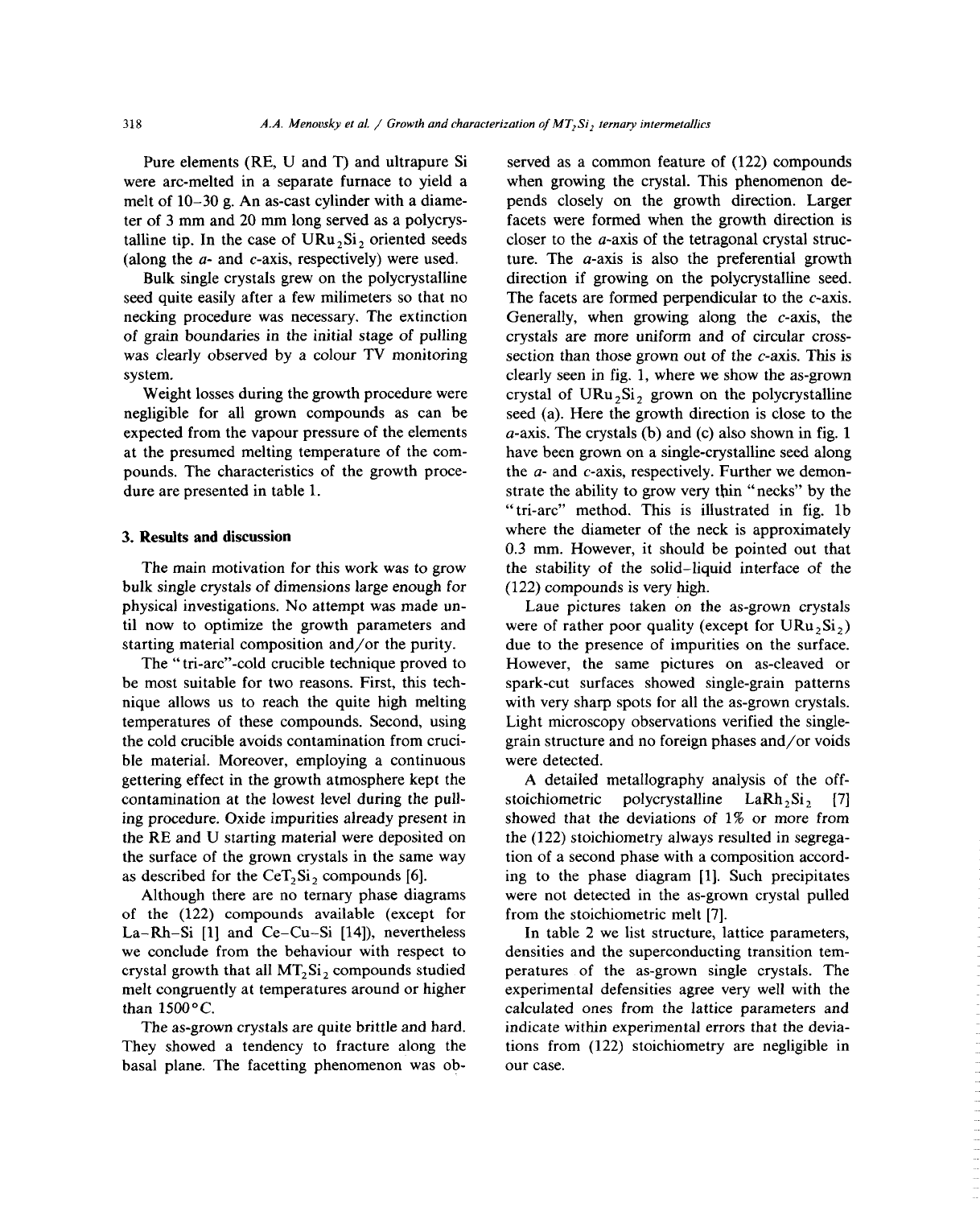

the polycrystalline seed; (b), (c) grown on the single-crystalline seed along the  $a$ - and  $c$ -axes, respectively.

Microprobe analysis on pieces cut from the top and bottom of as-grown crystals showed an uni-<br>form composition for all compounds.

The electrical resistivity measurements performed on pieces cut from large  $URu<sub>2</sub>Si<sub>2</sub>$  (120) mm length, 5—8 mm diameter) annealed single crystal are presented in table 3. Additionally, the resistivity measured on the polycrystalline samples  $\frac{1}{2}$  resistivity incasticu on the polycrystalline samples<br>by other authors are shown in the same table by other authors are shown in the same table. Four main conclusions can be drawn from the electrical resistivity investigations.

> (1) The electrical resistivity of URu<sub>2</sub>Si<sub>2</sub> is highly anisotropic with its room-temperature value parallel to the a-axis almost twice as large as parallel to the c-axis. A detailed analysis of the anisotropic electrical resistivity measured on the unannealed  $URu<sub>2</sub>Si<sub>2</sub>$  single crystal is given by Palstra et al. in ref. [9].

(2) Rather large random variations in the resistivity along the annealed crystal have been observed. Possible causes for such large variations may be \_\_\_\_\_\_\_\_ due to the compositional gradients along the \_\_\_\_\_\_\_\_\_ crystal, a result of the Czochralski method, as well as in the micro- or submicro-crystalline imperfec-<br>tions and nonhomogeneously distributed impuritions and nonhomogeneously distributed impurities. However, if the variations are due to the compositional gradients, they are smaller than those we can detect by our microprobe measurements. The microprobe analysis on pieces taken from the vicinity of the resistivity samples did not reveal (within experimental errors) any significant gradients in the composition. Also Laue pictures taken from several parts of the annealed crystal showed single-grain spots without a detectable mosaic spread. Nevertheless, more detailed studies on the crystalline perfection, as well as the structural investigations with respect to possible random distribution of the Ru and Si atoms in the 4(d) and 4(e) sites of the  $ThCr<sub>2</sub>Si<sub>2</sub>$  type of structure (as described by Mayer and Yetor [15]), are

**D** C (3) The  $(\rho_{300\text{K}}/\rho_{4.2\text{K}})$  increases after annealing by a factor of *1.5* to 2. This increase is mainly due to the lowering of the 4.2 K value. The room-temperature resistivity is not substantially affected by annealing. Furthermore, annealing treatments lead Fig. 1. The as-grown single crystal of  $URu<sub>2</sub>Si<sub>2</sub>$ : (a) grown on annealing. Furthermore, annealing treatments lead the polycrystalline seed; (b), (c) grown on the single-crystalline to increasing the superconducti perature  $T_c$ . However, commensurately the width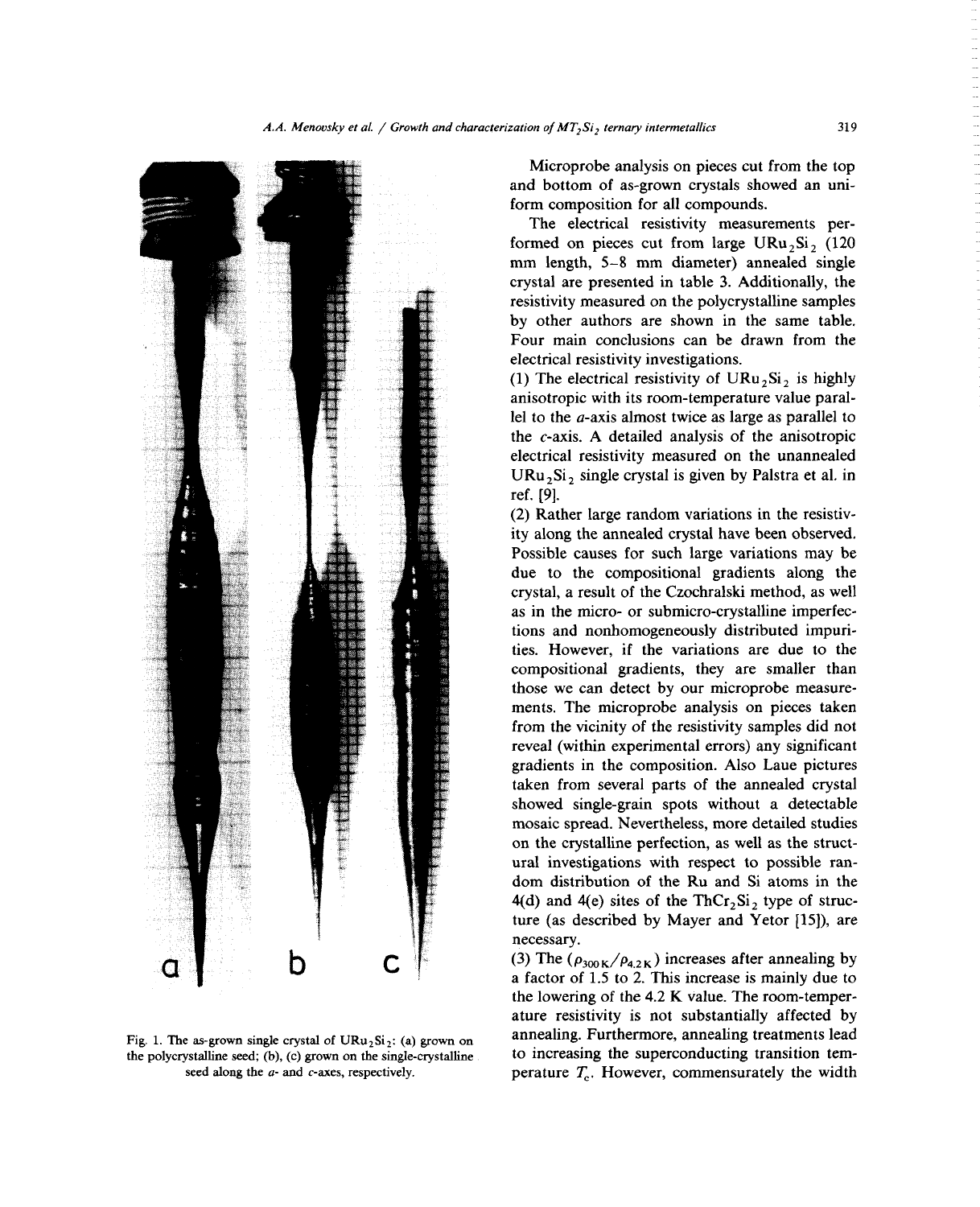| Compound                          | Structure<br>type                     | Unit cell parameter $(A)$ |         | Density $(g/cm^3)$ |                          | $T_c$ (K)                        |
|-----------------------------------|---------------------------------------|---------------------------|---------|--------------------|--------------------------|----------------------------------|
|                                   |                                       | a                         | c       | Calculated         | Experiment               |                                  |
| LaRh <sub>2</sub> Si <sub>2</sub> | ThCr, Si,                             | 4.1113                    | 10.2921 | 7.651              | 7.647                    | $0.074$ [7]                      |
| LaPd <sub>2</sub> Si <sub>2</sub> | ThCr, Si,                             | 4.2778                    | 9.8874  | 7.485              | $\overline{\phantom{0}}$ | $0.39$ [7]                       |
| LuPd <sub>2</sub> Si <sub>2</sub> | ThCr, Si,                             | 4.0868                    | 9.8487  | 8.961              | 8.926                    | $0.67$ [7]                       |
| UNi <sub>2</sub> Si <sub>2</sub>  | ThCr <sub>2</sub> Si <sub>2</sub>     | 3.9632                    | 9.5142  | 9.146              | 9.144                    | $\overline{\phantom{a}}$         |
| $UPd_2Si_2$                       | ThCr <sub>2</sub> Si <sub>2</sub>     | 4.0775                    | 10.0228 | 10.102             | 9.944                    | -                                |
| $UPt_2Si_2$                       | Tetragonal<br>primitive               | 4.2053                    | 9.6955  | 13.253             | 13.234                   | -                                |
| $UrU_2Si_2$                       | ThCr, Si,                             | 4.1281                    | 9.5775  | 10.099             | 10.088                   | $0.8$ [3]                        |
| URh <sub>2</sub> Ge <sub>2</sub>  | CaBe <sub>2</sub> Ge <sub>2</sub> (?) | 4.1547                    | 9.7618  | 11.619             | ۰                        | No SC down<br>to $40 \text{ mK}$ |

 $\frac{1}{2}$ able 2 Structure, lattice parameters, densities and superconducting transition temperature of as-grown crystals

 $T^{\text{AOL}}$ 

Electrical resistivity of  $\sigma$ <sub>Nu</sub><sub>2</sub>Si<sub>2</sub>

| Sample                                               | Distance<br>from seed<br>(mm) | Orientation<br>(parallel<br>to axis) | $\rho_{300\,\mathrm{K}}$<br>$(\mu \Omega \text{ cm})$ | $\rho_{4.2\,\mathrm{K}}$<br>$(\mu \Omega \text{ cm})$ | $\rho_{300\,\text{K}}/\rho_{4.2\,\text{K}}$ |
|------------------------------------------------------|-------------------------------|--------------------------------------|-------------------------------------------------------|-------------------------------------------------------|---------------------------------------------|
| Single crystal                                       | 25                            | a                                    | 356                                                   | 27.3                                                  | 14.05                                       |
| annealed                                             | 30                            | с                                    | 161                                                   | 24                                                    | 6.7                                         |
| $(900 °C/7$ days)                                    | 55                            | с                                    | 166                                                   | -                                                     | -                                           |
|                                                      | 55                            | a                                    | 300.4                                                 | 15.35                                                 | 19.57                                       |
|                                                      | 70                            | a                                    | 376.2                                                 | 24.13                                                 | 15.59                                       |
|                                                      | 73                            | c                                    | 158                                                   | 18.4                                                  | 8.6                                         |
|                                                      | 105                           | c                                    | 179.7                                                 | $\overline{\phantom{m}}$                              | -                                           |
|                                                      | 110                           | a                                    | 327.5                                                 | 18.13                                                 | 18.06                                       |
| Single crystal                                       |                               | $\boldsymbol{a}$                     | 330                                                   | 32                                                    | 10.31                                       |
| unannealed<br>(other batch)                          |                               | c                                    | 170                                                   | 32                                                    | 5.31                                        |
| Polycrystal [4]<br>annealed $(1000 °C/100 h$         |                               |                                      | $-430$                                                | $-50$                                                 | 8.6                                         |
| Polycrystal [5]<br>annealed (900 $\degree$ C/7 days) |                               |                                      | $-2460$                                               | $-120$                                                | 20                                          |



 $\mathsf{UPt}_2\mathsf{Si}_2$ <br>  $\mathsf{AP}$  (4) There are very large differences in the resistiv-<br>
ity values between the polycrystalline and singletates of second which should be detectable by light microscopy on the polycrystalline samples.<br>100<sup>7</sup> **0** In order to illustrate the effects of the anisotropic

 $\tau$  (k)  $\tau$  tibility of single-crystalline UPt<sub>2</sub>Si<sub>2</sub> along several axes.